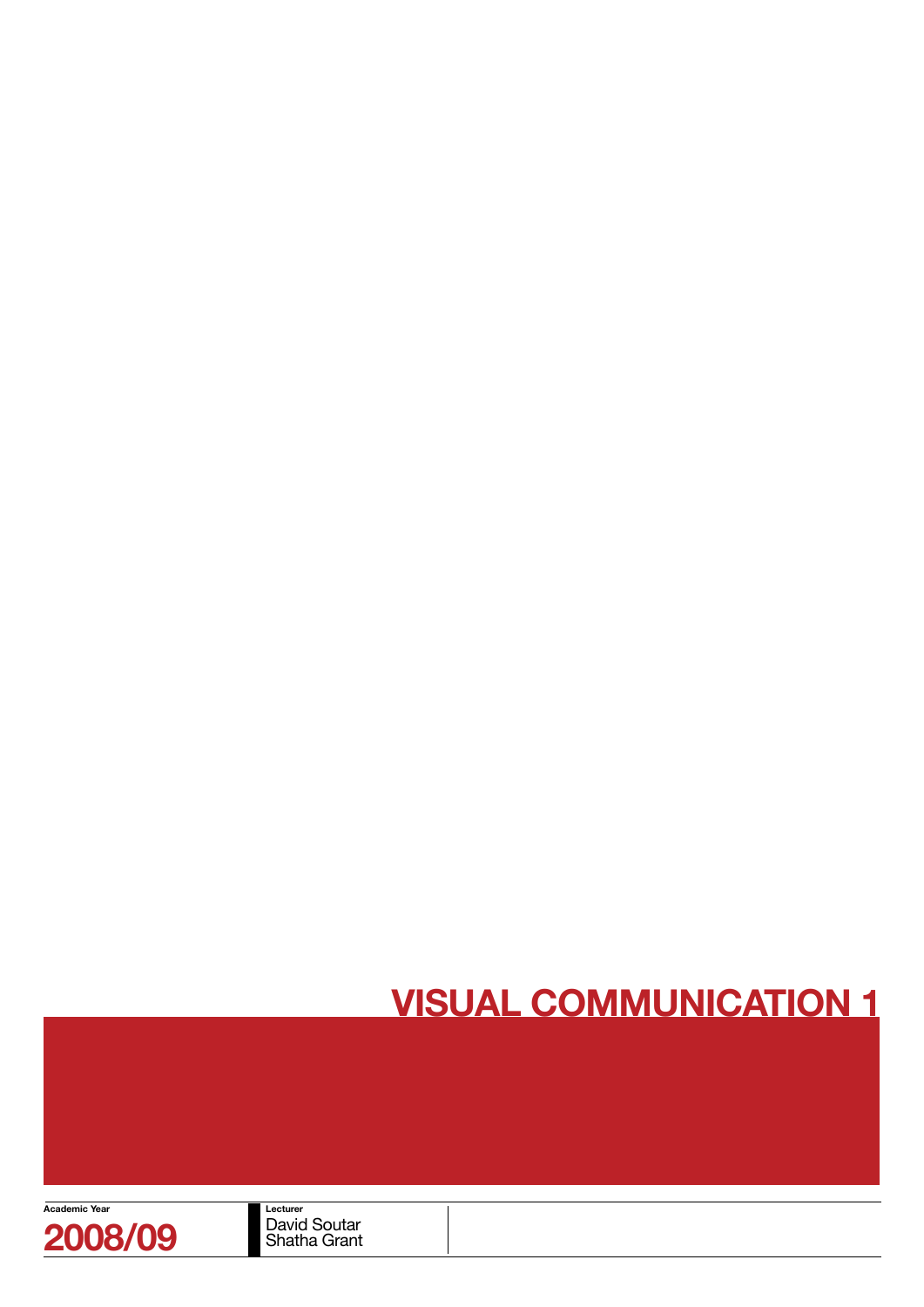## **Course Outline**

### **Description**

Introduction to basic layout and typography as the fundamental language to graphic communication. Students build on the ability to manipulate visual content to create derivative form. Issues of hierarchy, audience, context and research are investigated and applied.

### **Objectives**

Upon successful completion of this course the student will have:

- 1. Demonstrated the ability to manipulate basic visual elements of design using techniques and principles or organization;
- 2. Developed an effective formal design process of analysis, exploration, refinement and executive applied to specific derivative design problems;
- 3. Demonstrated skills in visualization techniques for design.

## Evaluation

#### **Critiques**

Critiques are a vital part of learning design. There is much to be learned from reviewing the work of your colleagues: learn from their designs' strengths and weaknesses. Critiques also provide the opportunity to put your concept into words, and to help you learn how to speak intelligently and knowledgeably about your designs. Additionally, the instructor and your classmates may bring fresh insights and perspectives to your work that provides valuable feedback.

#### Design Process Book

During this course, students are expected to follow the basic design process. This research, analysis, development, and implementation process is integral to effective and unique visual problem solving. You will need to archive your individual design process by neatly organizing and presenting your work in a design process book that will be turned in along with the final project for grading. This design process book may be a sketchbook or a three-ring binder. The book should be no smaller than 8 1/2" x 11". Neatly organize this book by labeling sections for each step of the design process. Insert a copy of the problem statement at the beginning of each your project sections. Label your design process book with your name on the cover and spine. By the end of the semester, you will have an archive record of your complete design analysis activities for each project.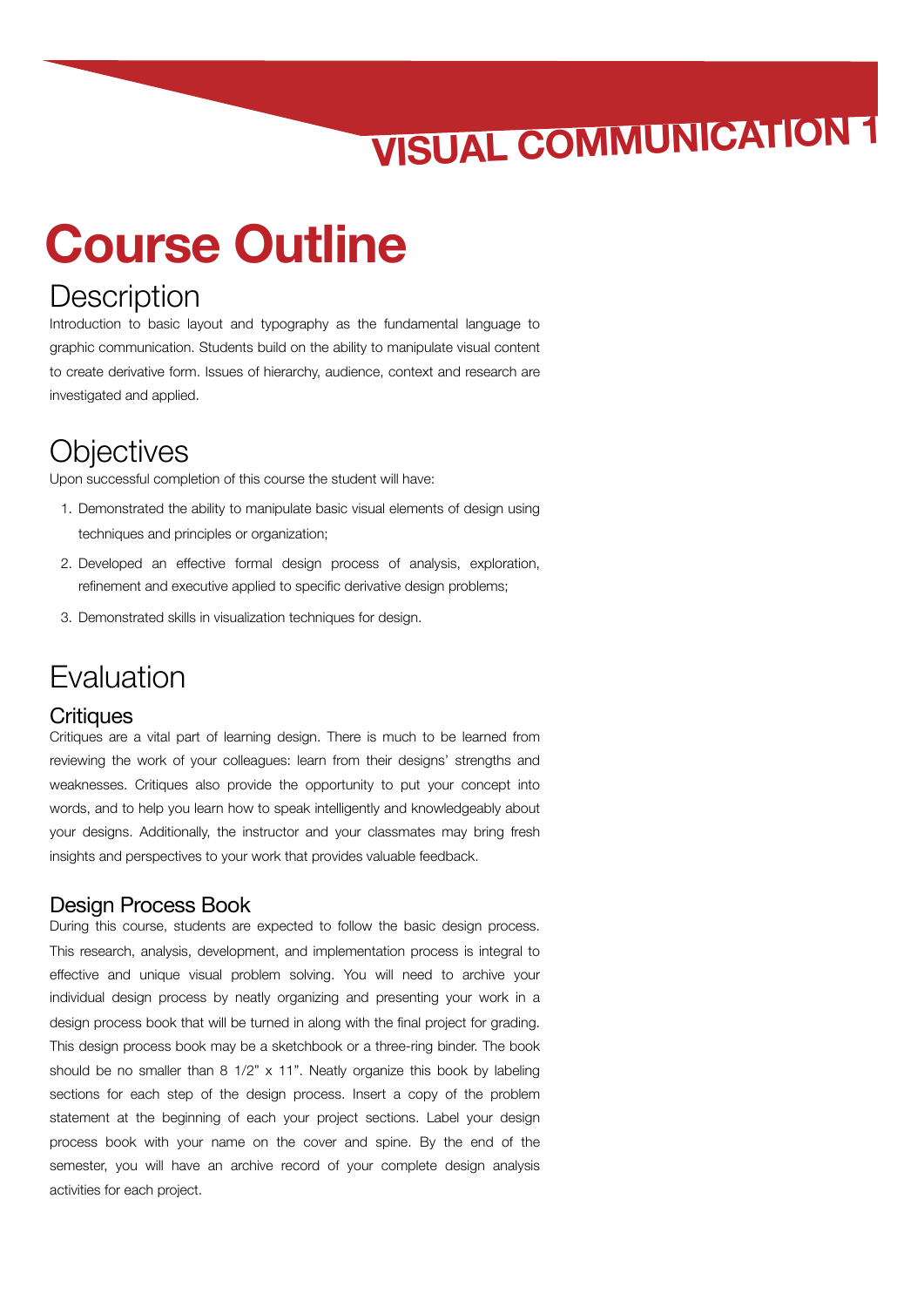## **Week by Week**

### Week 1

#### **Lecture**

- Creative Brief
- Mind Mapping
- Time Management
- Stress Management
- History of Design

#### **Assignment 1: TVJ Branding**

### Week 2

#### **Lecture**

- History of Design
- Mind Mapping (cont.)
- Abstraction

#### **Assignment 1: TVJ Branding**

• Creative Brief due

## Week 3

#### **Lecture**

- History of Design
- Design Theory

#### **Assignment 1: TVJ Branding**

- Revised Creative Brief due
- Mind Map due
- Sketches due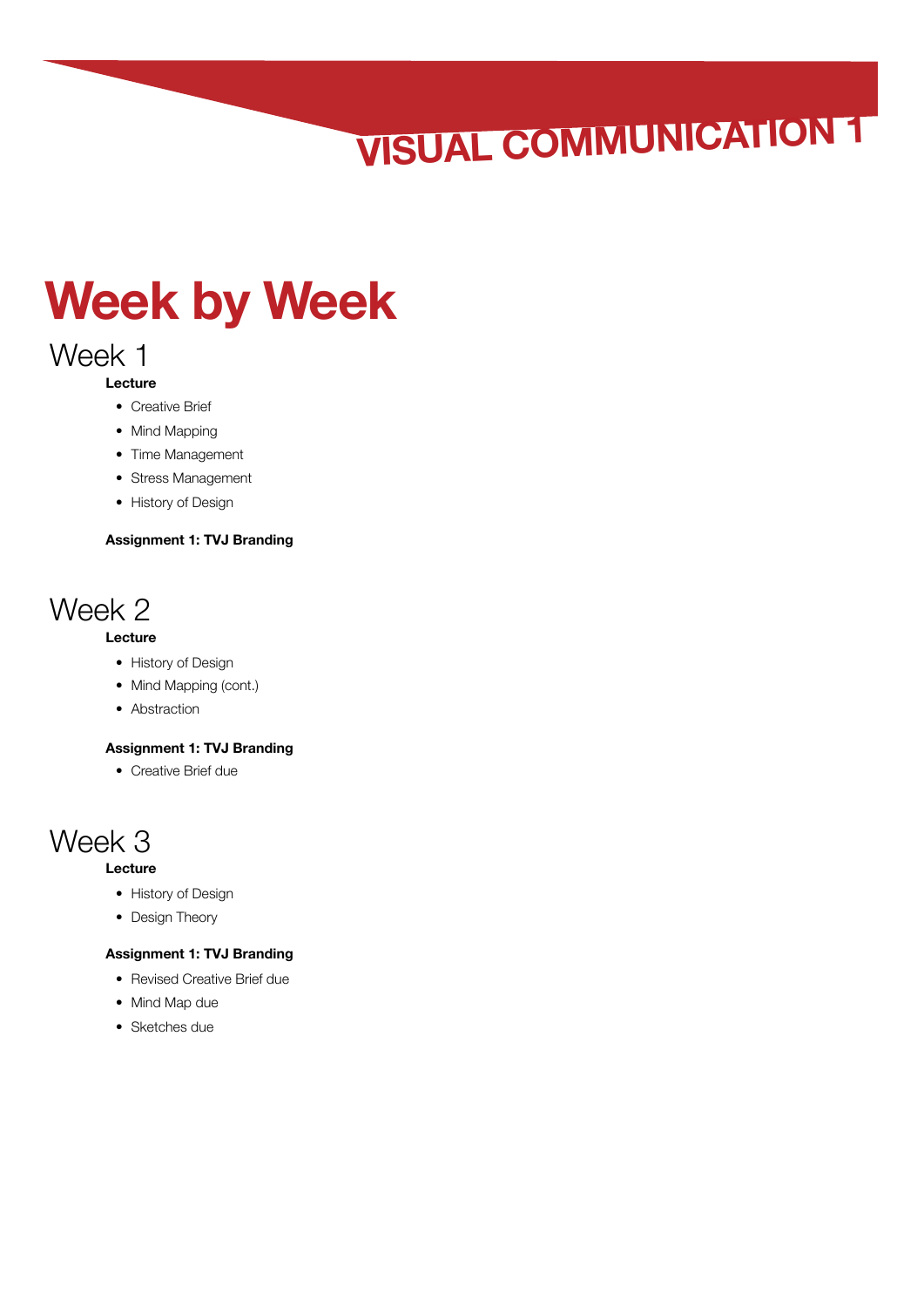## **Week by Week (cont)**

## Week 4

#### **Lecture**

- Design Theory
- Design Resources

#### **Assignment 1: TVJ Branding**

• Comprehensives due

## Week 5

#### **Lecture**

- Motion Graphics
- Typography
- Design Theory

#### **Assignment 1: TVJ Branding**

- Final Logo due
- On Screen Graphics sketches\comps due

### Week 6

#### **Lecture**

- Interior Design
- Design Theory

#### **Assignment 1: TVJ Branding**

• Final Critique

**Assignment 2: Restaurant Design**

## Week 7

#### **Lecture**

- Environmental Graphics
- Typography (cont.)

#### **Assignment 2: Restaurant Redesign**

- Creative Brief due
- Mind Map due
- Logo Sketches due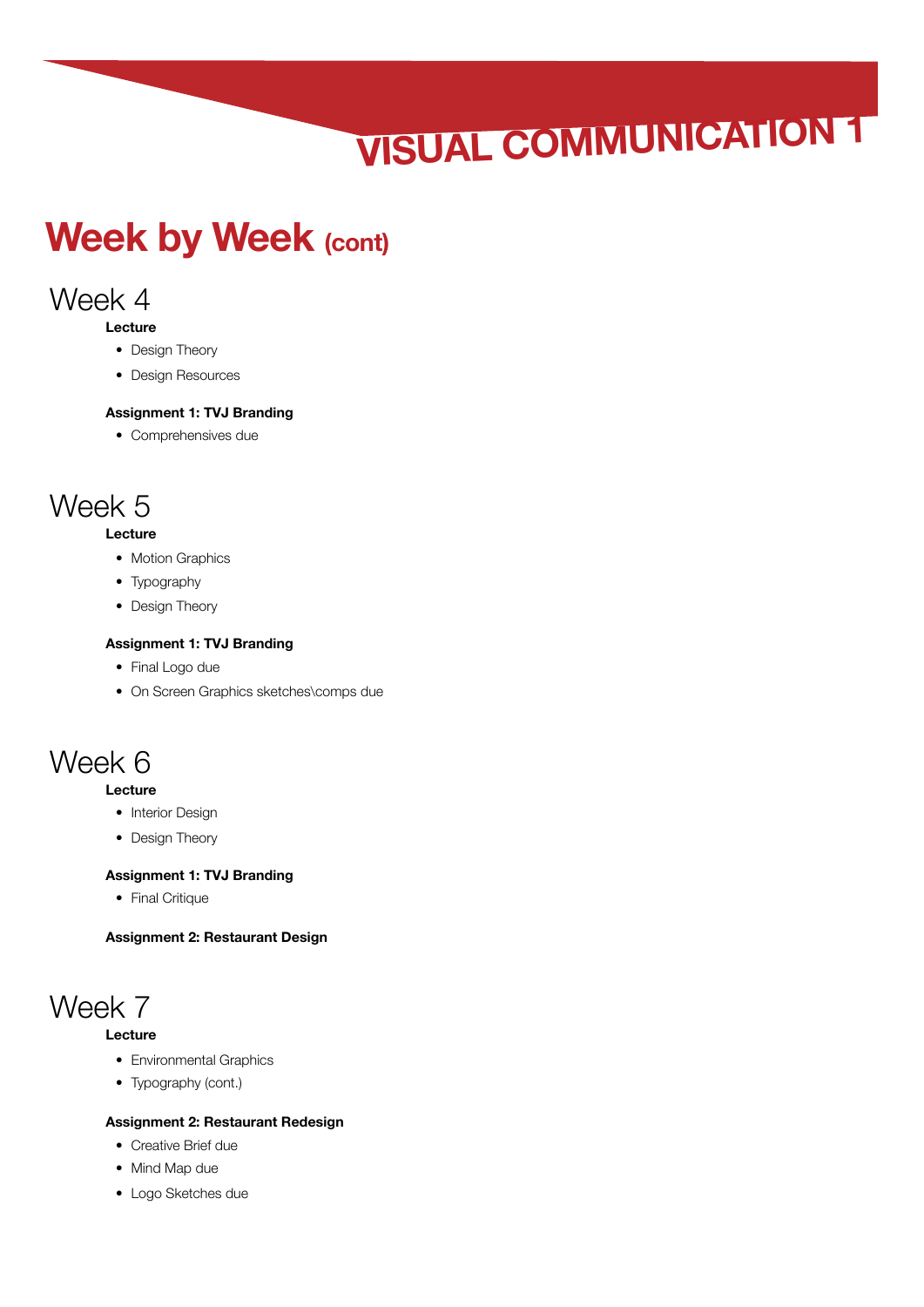## **Week by Week (cont)**

## Week 8

#### **Lecture**

- Design Theory
- Book and Brochure Design

#### **Assignment 2: Restaurant Redesign**

- Logo Comprehensives due
- Menu Sketches due
- Packaging Sketches due

## Week 9

#### **Lecture**

- Interior Design Sketching Techniques
- Presentation

#### **Assignment 2: Restaurant Redesign**

- Final Logo due
- Menu Comprehensives due
- Interior and Exterior sketches due

## Week 10

#### **Assignment 2: Restaurant Design**

• Final Critique

**Assignment 3: Awareness campaign**

## Week 11

#### **Lecture**

- Advertising
- Socially Conscious Design

#### **Assignment 3: Awareness Campaign**

- Creative Brief due
- Mind Map due
- Research due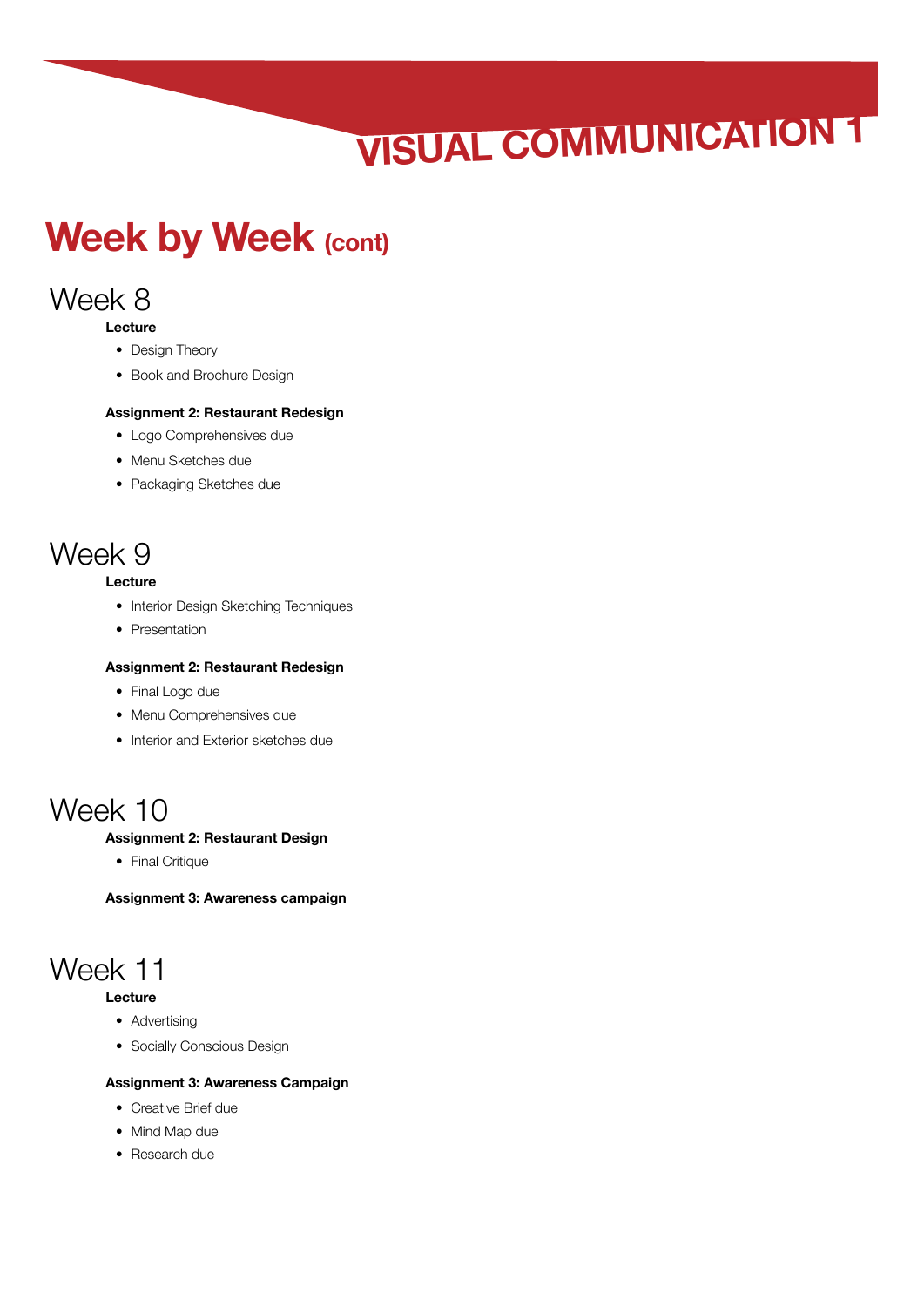## **Week by Week (cont)**

## Week 12

**Lecture**

- Design Theory
- Eco and Sustainable Design

#### **Assignment 3: Awareness Campaign**

• Poster Sketches due

### Week 13

#### **Assignment 3: Awareness Campaign**

• Poster Comprehensives due

### Week 14

#### **Assignment 3: Awareness Campaign**

• Final Critique

## Week 15

• Exams